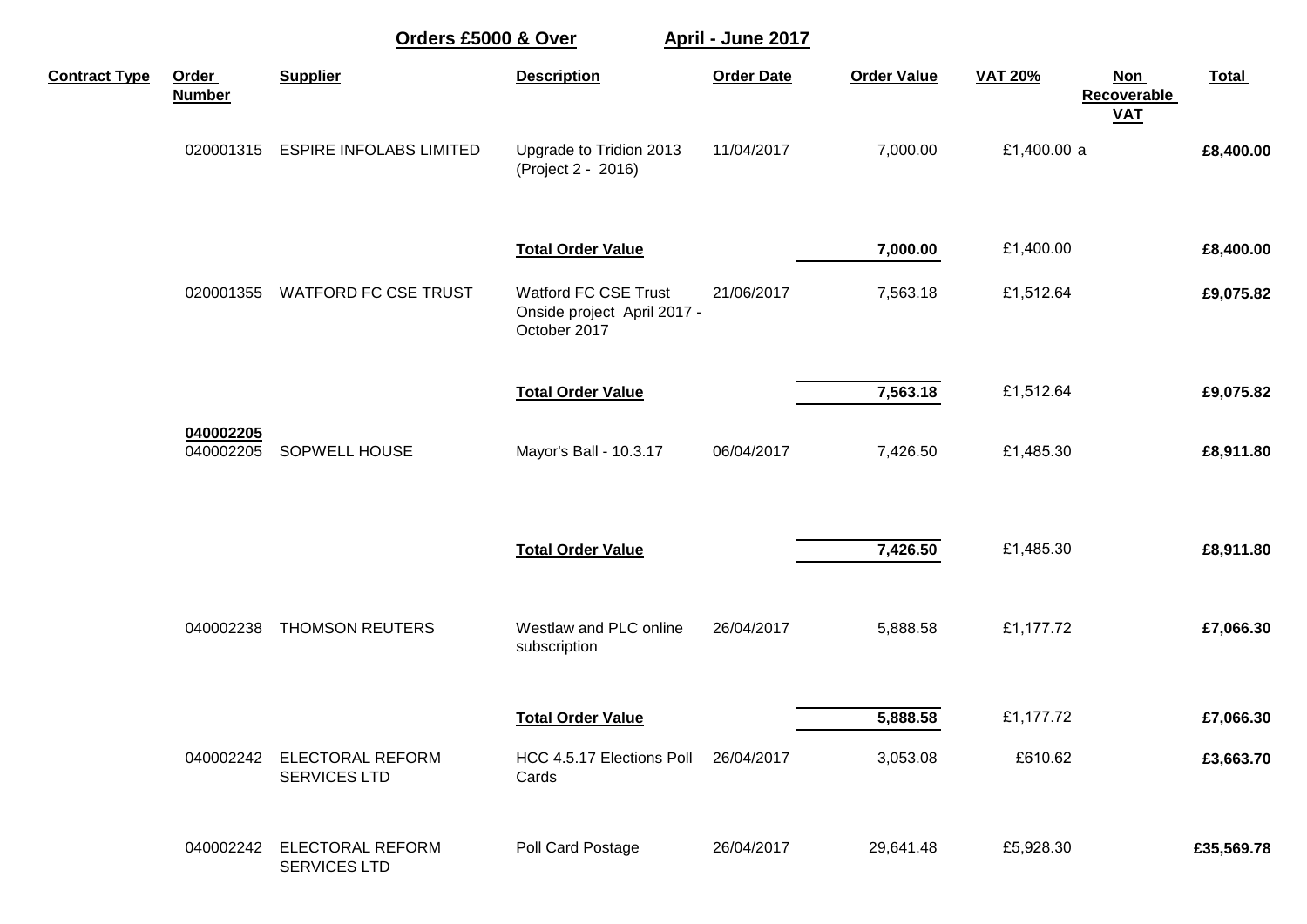| <b>Contract Type</b> | Order<br><b>Number</b> | <b>Supplier</b>                                | <b>Description</b>                                                                  | <b>Order Date</b> | <b>Order Value</b> | <b>VAT 20%</b> | Total<br><b>Non</b><br><b>Recoverable</b><br><b>VAT</b> |
|----------------------|------------------------|------------------------------------------------|-------------------------------------------------------------------------------------|-------------------|--------------------|----------------|---------------------------------------------------------|
|                      |                        |                                                | <b>Total Order Value</b>                                                            |                   | 32,694.56          | £6,538.91      | £39,233.47                                              |
|                      | 040002277              | <b>MODERN MINDSET LTD</b>                      | Modern.Gov - 1.11.16-<br>31.10.17                                                   | 11/05/2017        | 8,760.00           | £1,752.00      | £10,512.00                                              |
|                      |                        |                                                | <b>Total Order Value</b>                                                            |                   | 8,760.00           | £1,752.00      | £10,512.00                                              |
|                      | 040002298              | DAC BEACHCROFT LLP                             | General employment advice 19/05/2017<br>for period 1 March 2017 to<br>28 April 2017 |                   | 11,919.00          | £2,383.80      | £14,302.80                                              |
|                      |                        |                                                | <b>Total Order Value</b>                                                            |                   | 11,919.00          | £2,383.80      | £14,302.80                                              |
|                      | 040002301              | <b>ELECTORAL REFORM</b><br><b>SERVICES LTD</b> | HCC Elections 4.5.17 Ballot 23/05/2017<br>Papers, Artwork, Packaging<br>& Delivery  |                   | 5,661.07           | £1,132.21      | £6,793.28                                               |
|                      |                        |                                                | <b>Total Order Value</b>                                                            |                   | 5,661.07           | £1,132.21      | £6,793.28                                               |
|                      | 040002302              | <b>ELECTORAL REFORM</b><br><b>SERVICES LTD</b> | HCC Elections 4.5.17<br>Postal vote stationery &<br>delivery                        | 23/05/2017        | 6,395.55           | £1,279.11      | £7,674.66                                               |
|                      |                        |                                                | <b>Total Order Value</b>                                                            |                   | 6,395.55           | £1,279.11      | £7,674.66                                               |
|                      | 040002312 PATROL       |                                                | PCN Charges                                                                         | 26/05/2017        | 10,000.00          | £2,000.00      | £12,000.00                                              |
|                      |                        |                                                | <b>Total Order Value</b>                                                            |                   | 10,000.00          | £2,000.00      | £12,000.00                                              |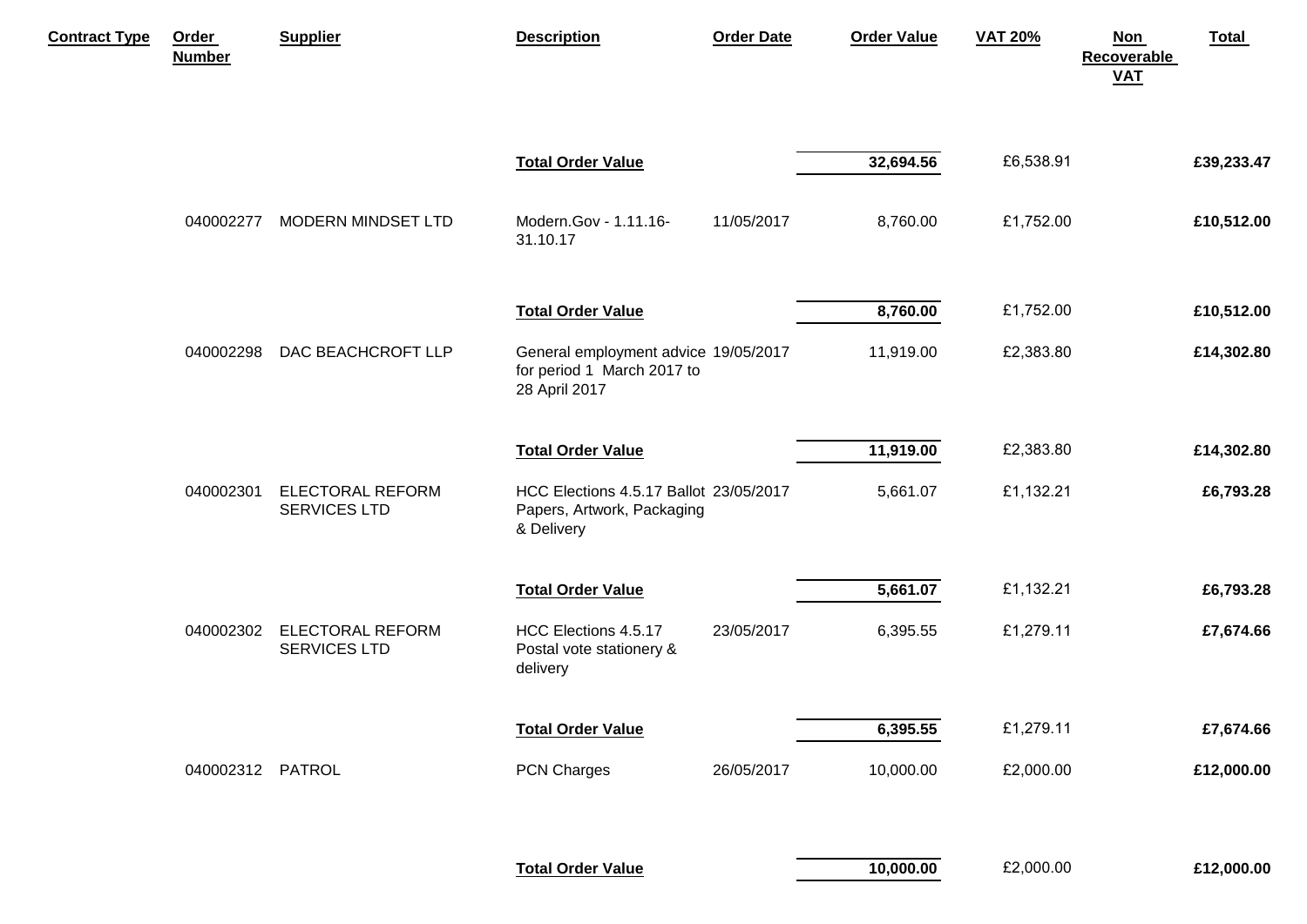| <b>Contract Type</b> | Order<br><b>Number</b> | <b>Supplier</b>                                                   | <b>Description</b>                                   | <b>Order Date</b> | <b>Order Value</b> | <b>VAT 20%</b> | Total<br><b>Non</b><br>Recoverable<br><b>VAT</b> |
|----------------------|------------------------|-------------------------------------------------------------------|------------------------------------------------------|-------------------|--------------------|----------------|--------------------------------------------------|
|                      | 040002325              | <b>MISS KAREN DEMPSEY</b>                                         | Counsel fees                                         | 02/06/2017        | 6,874.50           | £1,374.90      | £8,249.40                                        |
|                      |                        |                                                                   | <b>Total Order Value</b>                             |                   | 6,874.50           | £1,374.90      | £8,249.40                                        |
|                      | 040002328              | <b>ELECTORAL REFORM</b><br><b>SERVICES LTD</b>                    | <b>General Election 8 June</b><br>2017 Poll Card Set | 05/06/2017        | 3,943.43           | £788.69        | £4,732.12                                        |
|                      | 040002328              | <b>ELECTORAL REFORM</b><br>SERVICES LTD                           | <b>General Election 8 June</b><br>Poll Card          | 05/06/2017        | 32,966.99          | £6,593.40      | £39,560.39                                       |
|                      |                        |                                                                   | <b>Total Order Value</b>                             |                   | 36,910.42          | £7,382.08      | £44,292.50                                       |
|                      | 040002331              | <b>BRADZONE LTD</b>                                               | Taxi Marshall invoices                               | 06/06/2017        | 27,648.00          | £5,529.60      | £33,177.60                                       |
|                      |                        |                                                                   | <b>Total Order Value</b>                             |                   | 27,648.00          | £5,529.60      | £33,177.60                                       |
|                      |                        | 040002348 MR MATTHEW REED                                         | Legal advice                                         | 13/06/2017        | 12,000.00          | £2,400.00      | £14,400.00                                       |
|                      |                        |                                                                   | <b>Total Order Value</b>                             |                   | 12,000.00          | £2,400.00      | £14,400.00                                       |
|                      | 050002666              | <b>COMPUTER AIDED</b><br><b>DEVELOPMENT</b><br><b>CORPORATION</b> | Support and maintenance 03/04/2017<br>for GIS items  |                   | 13,643.75          | £2,728.75      | £16,372.50                                       |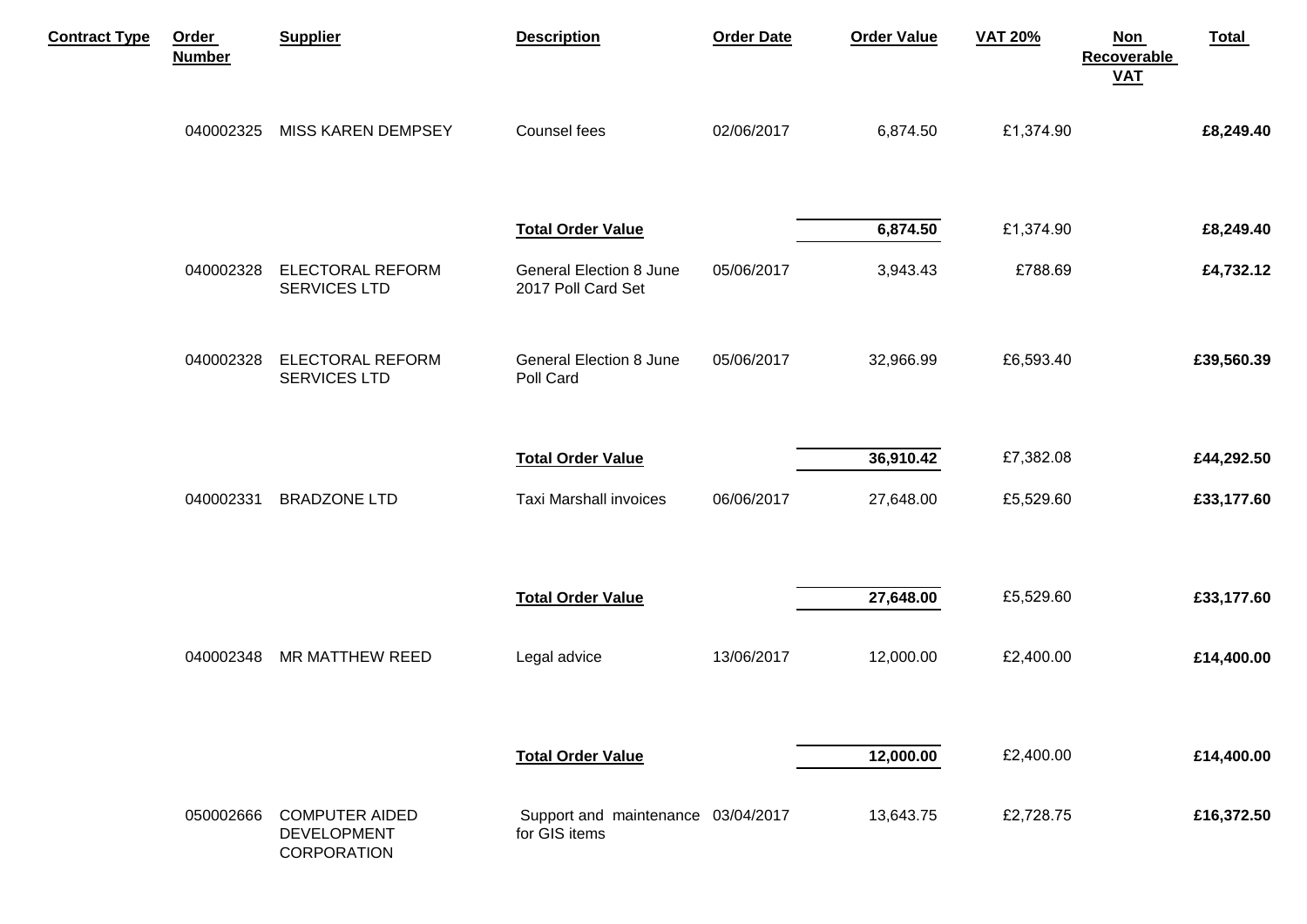| <b>Contract Type</b> | Order<br><b>Number</b> | <b>Supplier</b>                        | <b>Description</b>                                                                                        | <b>Order Date</b> | <b>Order Value</b> | <b>VAT 20%</b> | <b>Non</b><br>Recoverable<br>$VAL$ | <b>Total</b> |
|----------------------|------------------------|----------------------------------------|-----------------------------------------------------------------------------------------------------------|-------------------|--------------------|----------------|------------------------------------|--------------|
|                      |                        |                                        | <b>Total Order Value</b>                                                                                  |                   | 13,643.75          | £2,728.75      |                                    | £16,372.50   |
|                      | 050002670              | <b>ESPIRE INFOLABS LIMITED</b>         | Infrastructure Support<br>(Trideon, Peer 1 and web<br>site) for the Period from 1st<br>April 2017 to 31st | 03/04/2017        | 5,928.00           | £1,185.60      |                                    | £7,113.60    |
|                      |                        |                                        | <b>Total Order Value</b>                                                                                  |                   | 5,928.00           | £1,185.60      |                                    | £7,113.60    |
|                      | 050002671              | HERTFORDSHIRE COUNTY<br><b>COUNCIL</b> | <b>Updata Network Service</b><br>Annual Charge                                                            | 03/04/2017        | 15,247.33          | £3,049.47      |                                    | £18,296.80   |
|                      |                        |                                        | <b>Total Order Value</b>                                                                                  |                   | 15,247.33          | £3,049.47      |                                    | £18,296.80   |
|                      | 050002683              | NORTHGATE PUBLIC<br>SERVICES (UK) LTD  | Northgate Software<br>Support (Environment)                                                               | 07/04/2017        | 44,254.16          | £8,850.83      |                                    | £53,104.99   |
|                      |                        |                                        | <b>Total Order Value</b>                                                                                  |                   | 44,254.16          | £8,850.83      |                                    | £53,104.99   |
|                      | 050002684              | NORTHGATE PUBLIC<br>SERVICES (UK) LTD  | Northgate Software<br>Support (Environment)                                                               | 07/04/2017        | 10,186.25          | £2,037.25      |                                    | £12,223.50   |
|                      |                        |                                        |                                                                                                           |                   |                    |                |                                    |              |
|                      |                        |                                        | <b>Total Order Value</b>                                                                                  |                   | 10,186.25          | £2,037.25      |                                    | £12,223.50   |
|                      | 050002686              | NORTHGATE PUBLIC<br>SERVICES (UK) LTD  | Northgate Software<br>Support (Revenues &<br>Benefits)                                                    | 07/04/2017        | 82,987.05          | £16,597.41     |                                    | £99,584.46   |
|                      |                        |                                        | <b>Total Order Value</b>                                                                                  |                   | 82,987.05          | £16,597.41     |                                    | £99,584.46   |
|                      | 050002690              | <b>CORPORATE MAILING</b>               | <b>Rent Statement Mailing</b>                                                                             | 11/04/2017        | 4,076.92           | £815.38        |                                    | £4,892.30    |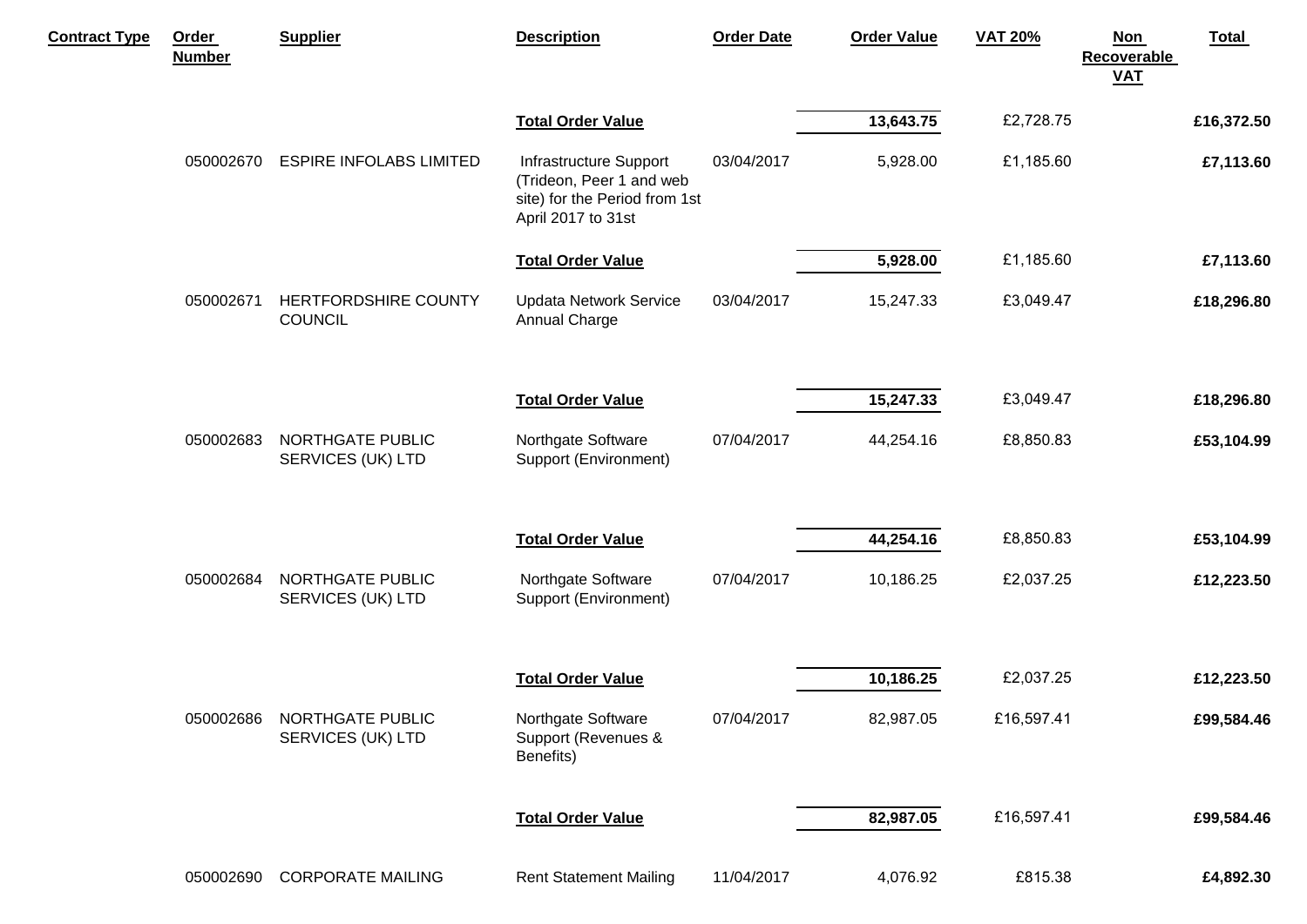| <b>Contract Type</b> | Order<br><b>Number</b> | <b>Supplier</b>                             | <b>Description</b>                                                                               | <b>Order Date</b> | <b>Order Value</b> | <b>VAT 20%</b> | Total<br><b>Non</b><br><b>Recoverable</b><br><b>VAT</b> |
|----------------------|------------------------|---------------------------------------------|--------------------------------------------------------------------------------------------------|-------------------|--------------------|----------------|---------------------------------------------------------|
|                      |                        | SOLUTIONS LTD                               |                                                                                                  |                   |                    |                |                                                         |
|                      | 050002690              | <b>CORPORATE MAILING</b><br>SOLUTIONS LTD   | <b>Housing Rent Statements</b><br>Mailing - Postage Charges                                      | 11/04/2017        | 2,039.66           | £407.93        | £2,447.59                                               |
|                      |                        |                                             | <b>Total Order Value</b>                                                                         |                   | 6,116.58           | £1,223.32      | £7,339.90                                               |
|                      | 050002694              | <b>CREATIVE LEARNING</b><br><b>SYSTEMS</b>  | <b>Upgraded Core LMS</b><br>system including user<br>management, branding,<br>hosting, upgrades, | 13/04/2017        | 5,257.90           | £1,051.58      | £6,309.48                                               |
|                      |                        |                                             | <b>Total Order Value</b>                                                                         |                   | 5,257.90           | £1,051.58      | £6,309.48                                               |
|                      | 050002700              | <b>CORPORATE MAILING</b><br>SOLUTIONS LTD   | Print & postage Railfreight<br><b>Planning Mailing</b>                                           | 20/04/2017        | 6,756.50           | £1,351.30      | £8,107.80                                               |
|                      |                        |                                             | <b>Total Order Value</b>                                                                         |                   | 6,756.50           | £1,351.30      | £8,107.80                                               |
|                      | 050002715              | ST ALBANS CITIZENS ADVICE<br><b>BUREAU</b>  | <b>Personal Budgeting</b><br>Support                                                             | 03/05/2017        | 9,277.00           | £1,855.40      | £11,132.40                                              |
|                      |                        |                                             | <b>Total Order Value</b>                                                                         |                   | 9,277.00           | £1,855.40      | £11,132.40                                              |
|                      | 050002730              | PETER LOCKYER<br><b>ADVERTISING LIMITED</b> | 5 Standard listings on The<br>Planner website                                                    | 09/05/2017        | 2,375.00           | £475.00        | £2,850.00                                               |
|                      | 050002730              | PETER LOCKYER                               | 5 Standard listings on                                                                           | 09/05/2017        | 5,500.00           | £1,100.00      | £6,600.00                                               |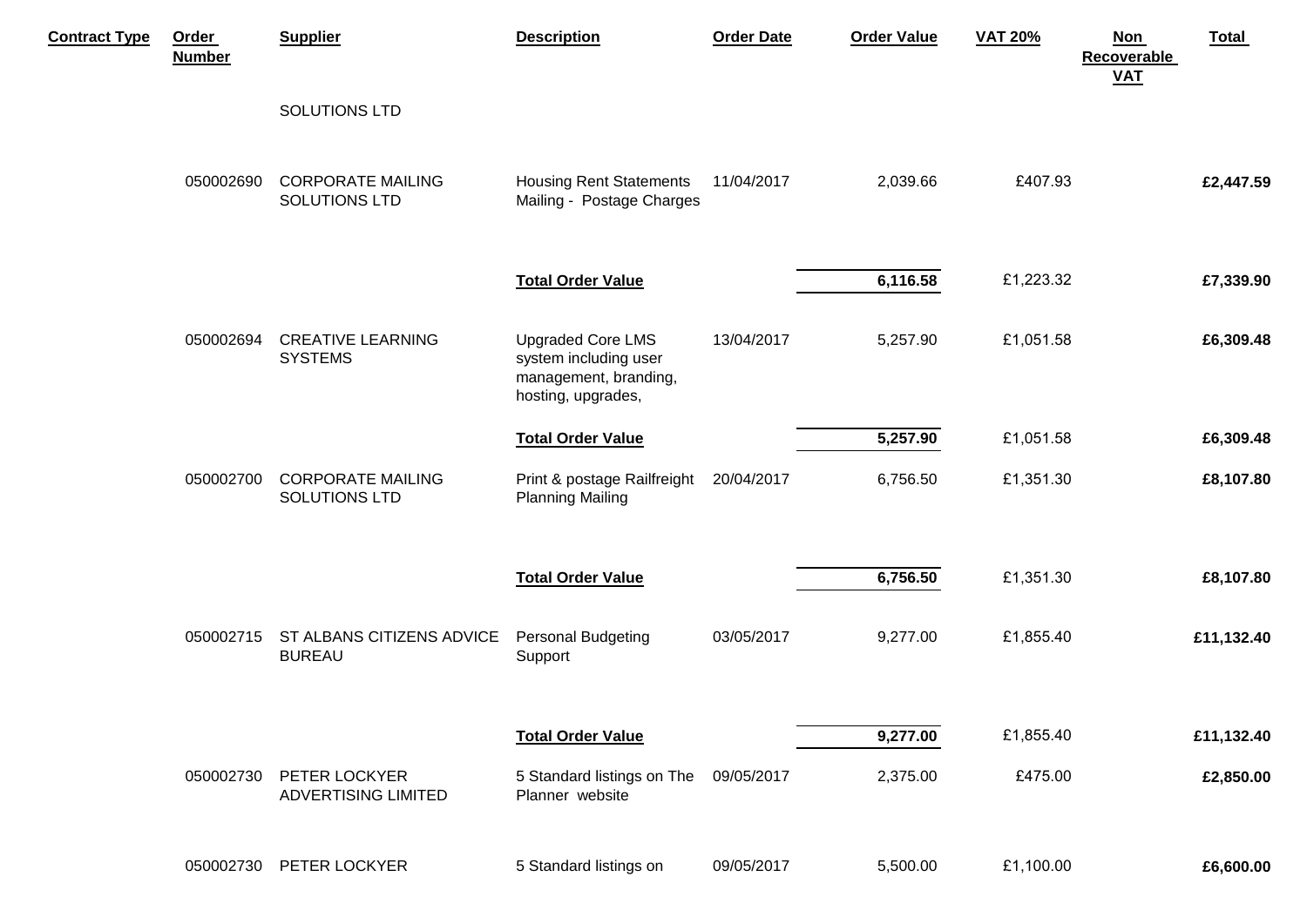| <b>Contract Type</b> | Order<br><b>Number</b> | <b>Supplier</b>                               | <b>Description</b>                                                                      | <b>Order Date</b> | <b>Order Value</b> | <b>VAT 20%</b> | <b>Non</b><br><b>Recoverable</b><br><b>VAT</b> | Total      |
|----------------------|------------------------|-----------------------------------------------|-----------------------------------------------------------------------------------------|-------------------|--------------------|----------------|------------------------------------------------|------------|
|                      |                        | ADVERTISING LIMITED                           | Planning Jobs                                                                           |                   |                    |                |                                                |            |
|                      |                        |                                               | <b>Total Order Value</b>                                                                |                   | 7,875.00           | £1,575.00      |                                                | £9,450.00  |
|                      | 050002745              | NORTHGATE PUBLIC<br>SERVICES (UK) LTD         | Storm Telephony Licence 17/05/2017<br>& support for period<br>25.06.2017 to 24.09.2017. |                   | 12,543.08          | £2,508.62      |                                                | £15,051.70 |
|                      |                        |                                               | <b>Total Order Value</b>                                                                |                   | 12,543.08          | £2,508.62      |                                                | £15,051.70 |
|                      | 050002762              | <b>RICOH UK LIMITED</b>                       | Monochrome Printing -<br>High Volume Monochrome<br>printer in the print room            | 01/06/2017        | 8,576.29           | £1,715.26      |                                                | £10,291.55 |
|                      |                        |                                               | <b>Total Order Value</b>                                                                |                   | 8,576.29           | £1,715.26      |                                                | £10,291.55 |
|                      | 060001084              | PENNA PLC                                     | Contract with Paystream My 05/04/2017<br>Max Limited.                                   |                   | 8,400.00           | £1,680.00      |                                                | £10,080.00 |
|                      |                        |                                               | <b>Total Order Value</b>                                                                |                   | 8,400.00           | £1,680.00      |                                                | £10,080.00 |
|                      | 060001091              | <b>KAIZEN CONSULTANTS</b>                     | Invoice 10894                                                                           | 20/04/2017        | 6,705.53           | £1,341.11      |                                                | £8,046.64  |
|                      |                        |                                               |                                                                                         |                   |                    |                |                                                |            |
|                      |                        |                                               | <b>Total Order Value</b>                                                                |                   | 6,705.53           | £1,341.11      |                                                | £8,046.64  |
|                      | 060001093              | <b>LOCAL GOVERNMENT</b><br><b>ASSOCIATION</b> | LGA Membership 2017/18                                                                  | 26/04/2017        | 10,450.00          | £2,090.00      |                                                | £12,540.00 |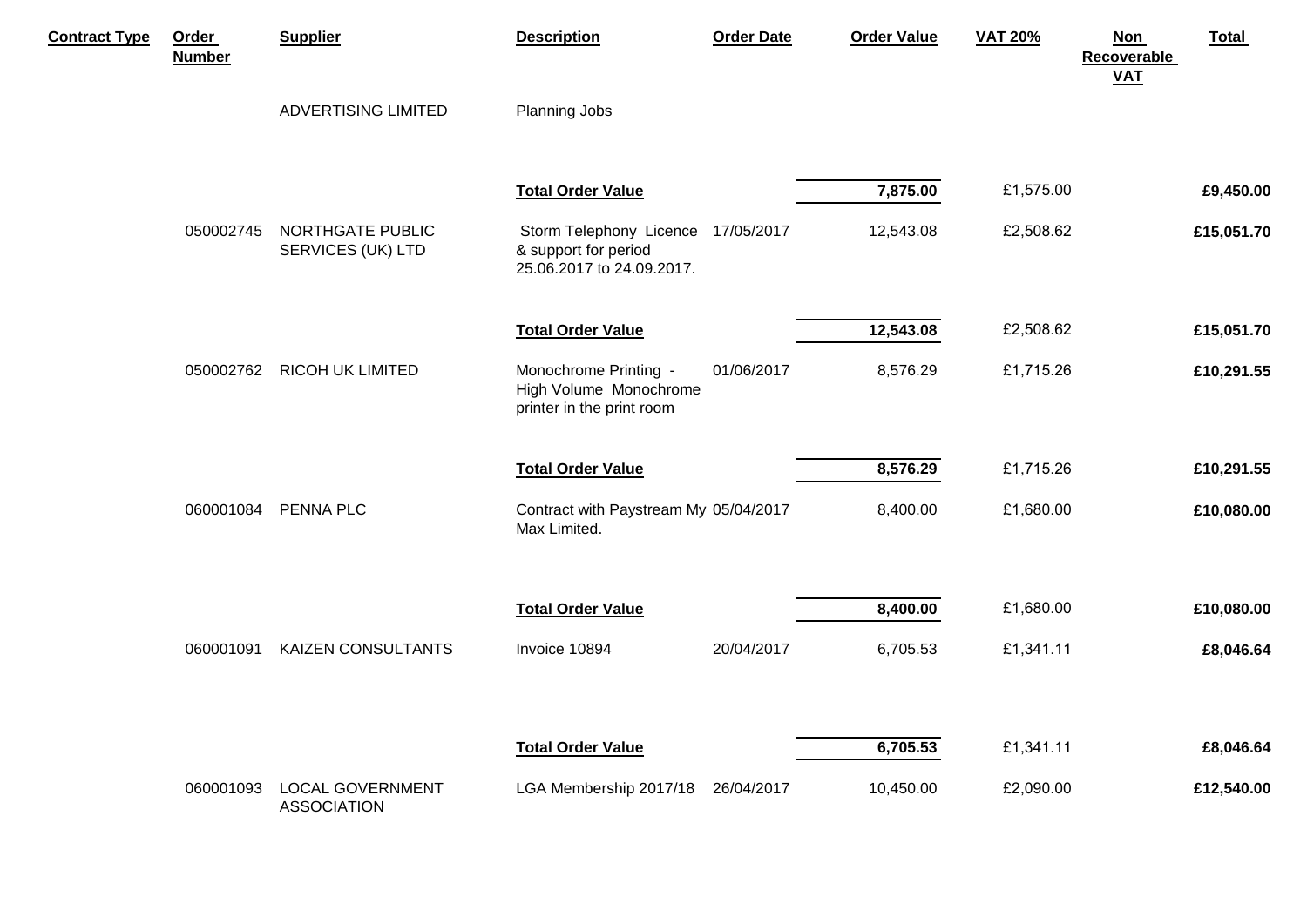| <b>Contract Type</b> | Order<br><b>Number</b> | <b>Supplier</b>                        | <b>Description</b>                     | <b>Order Date</b> | <b>Order Value</b> | <b>VAT 20%</b> | <b>Non</b><br><b>Recoverable</b><br><b>VAT</b> | <b>Total</b> |
|----------------------|------------------------|----------------------------------------|----------------------------------------|-------------------|--------------------|----------------|------------------------------------------------|--------------|
|                      |                        |                                        | <b>Total Order Value</b>               |                   | 10,450.00          | £2,090.00      |                                                | £12,540.00   |
|                      | 060001100              | HERTFORDSHIRE COUNTY<br><b>COUNCIL</b> | SADC share of PWC costs 23/05/2017     |                   | 5,000.00           | £1,000.00      |                                                | £6,000.00    |
|                      |                        |                                        | <b>Total Order Value</b>               |                   | 5,000.00           | £1,000.00      |                                                | £6,000.00    |
| Framework            | 060001108              | <b>VWFS UK LIMITED</b>                 | SEAT Leon 1.4 Eco TSi                  | 07/06/2017        | 7,011.40           | £1,402.28      | £701.00                                        | £8,413.68    |
| Framework            | 060001108              | <b>VWFS UK LIMITED</b>                 | Maintenance Rental                     | 07/06/2017        | 1,316.00           | £263.20        |                                                | £1,579.20    |
|                      |                        |                                        | <b>Total Order Value</b>               |                   | 9,028.56           | £1,805.71      |                                                | £10,834.27   |
|                      | 060001116              | <b>INFORM CPI LIMITED</b>              | Review of RVs                          | 19/06/2017        | 12,000.00          | £2,400.00      |                                                | £14,400.00   |
|                      |                        |                                        | <b>Total Order Value</b>               |                   | 12,000.00          | £2,400.00      |                                                | £14,400.00   |
| Framework            | 060001117<br>060001117 | <b>VWFS UK LIMITED</b>                 | Nissan Micra 1.0 Visia+ 5dr 22/06/2017 |                   | 4,583.20           | £916.64        | 458.32                                         | £5,499.84    |
| Framework            | 060001117              | <b>VWFS UK LIMITED</b>                 | Maintenance Rental                     | 22/06/2017        | 1,149.00           | £229.80        |                                                | £1,378.80    |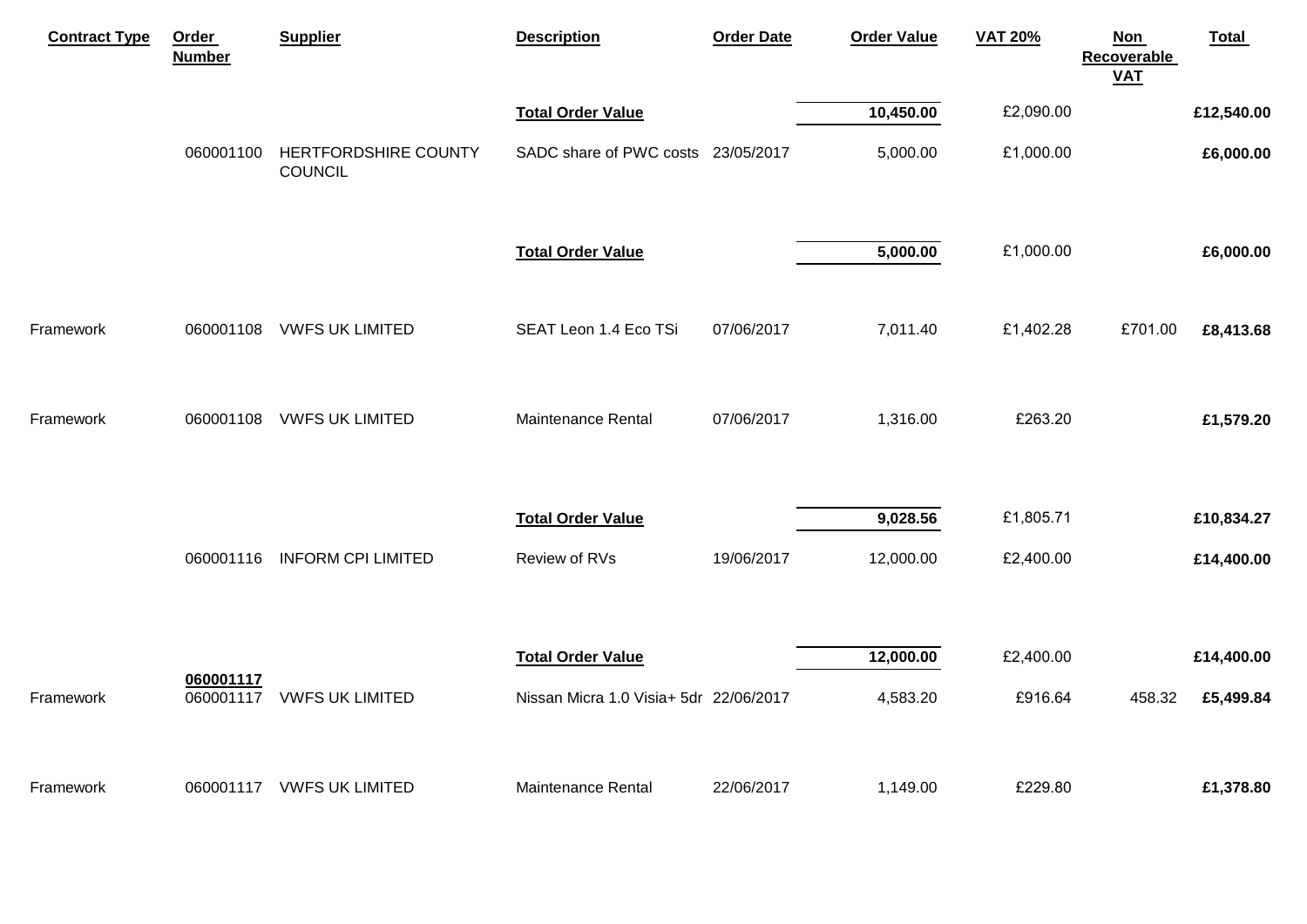| <b>Contract Type</b> | Order<br><b>Number</b> | <b>Supplier</b>                            | <b>Description</b>                                                                    | <b>Order Date</b> | <b>Order Value</b> | <b>VAT 20%</b> | <b>Total</b><br><b>Non</b><br><b>Recoverable</b><br><b>VAT</b> |
|----------------------|------------------------|--------------------------------------------|---------------------------------------------------------------------------------------|-------------------|--------------------|----------------|----------------------------------------------------------------|
|                      |                        |                                            | <b>Total Order Value</b>                                                              |                   | 6,190.52           | £1,238.10      | £7,428.62                                                      |
|                      | 090002687              | AA GUESTHOUSE                              | 11 nights accommodation                                                               | 05/04/2017        | 5,197.00           | £1,039.40      | £6,236.40                                                      |
|                      |                        |                                            | <b>Total Order Value</b>                                                              |                   | 5,197.00           | £1,039.40      | £6,236.40                                                      |
|                      | 090002711              | <b>BSG PROPERTY SERVICES</b><br><b>LTD</b> | gutters and associated<br>works                                                       | 11/04/2017        | 5,540.00           | £1,108.00      | £6,648.00                                                      |
|                      |                        |                                            | <b>Total Order Value</b>                                                              |                   | 5,540.00           | £1,108.00      | £6,648.00                                                      |
|                      | 090002728              | HD PROPERTY SERVICES                       | Cotlandswick, London<br>Colney-LAS works                                              | 13/04/2017        | 6,857.00           | £1,371.40      | £8,228.40                                                      |
|                      |                        |                                            | <b>Total Order Value</b>                                                              |                   | 6,857.00           | £1,371.40      | £8,228.40                                                      |
|                      | 090002738              | CHUBB FIRE & SECURITY LTD                  | Chubb- to replace the<br>Casscom system at<br>Gertrude peake Place                    | 20/04/2017        | 8,280.00           | £1,656.00      | £9,936.00                                                      |
|                      |                        |                                            | <b>Total Order Value</b>                                                              |                   | 8,280.00           | 1656.00        | 9936.00                                                        |
|                      | 090002755              | <b>MEDIATION HERTFORDSHIRE</b>             | Herts Mediation. Service -<br>Grant toward provision of<br>Mediation Service 2017-18. | 02/05/2017        | 10,000.00          | 2000.00        | 12000.00                                                       |
|                      |                        |                                            | <b>Total Order Value</b>                                                              |                   | 10,000.00          | 2000.00        | 12000.00                                                       |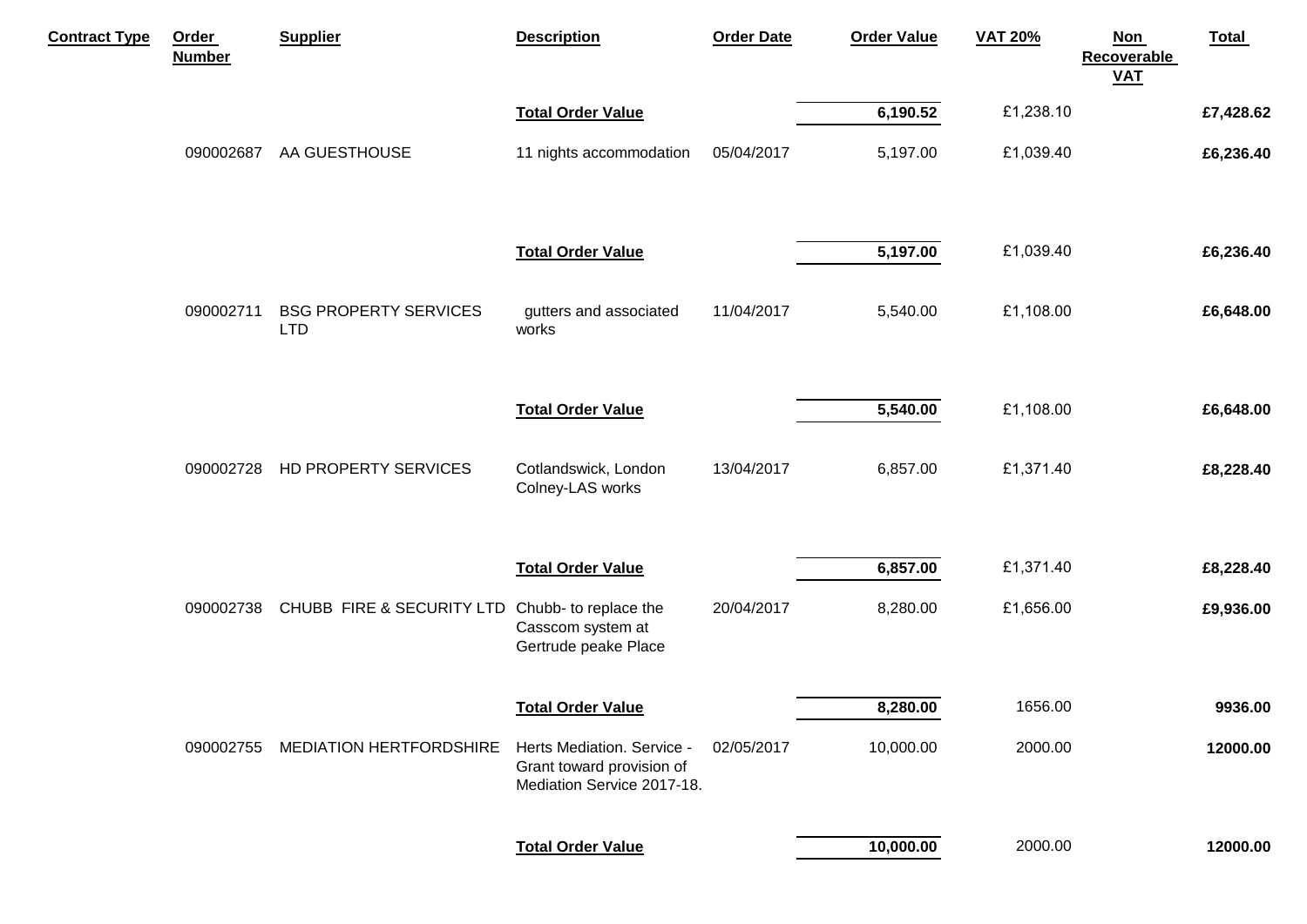| <b>Contract Type</b> | Order<br><b>Number</b> | <b>Supplier</b>                                 | <b>Description</b>                                                                                      | <b>Order Date</b> | <b>Order Value</b> | <b>VAT 20%</b> | <b>Non</b><br>Recoverable<br>$VAL$ | <b>Total</b> |
|----------------------|------------------------|-------------------------------------------------|---------------------------------------------------------------------------------------------------------|-------------------|--------------------|----------------|------------------------------------|--------------|
|                      | 090002761              | RJ FLETCHER DB<br><b>CONSULTANTS LTD</b>        | To carry out all CDM and<br>Health and Safety<br>inspections on all voids and<br>day to day works where | 05/05/2017        | 6,000.00           | 1200.00        |                                    | 7200.00      |
|                      |                        |                                                 | <b>Total Order Value</b>                                                                                |                   | 6,000.00           | 1200.00        |                                    | 7200.00      |
|                      | 090002815              | HD PROPERTY SERVICES                            | <b>DFG LAS Works</b>                                                                                    | 31/05/2017        | 8,089.00           | 1617.80        |                                    | 9706.80      |
|                      |                        |                                                 |                                                                                                         |                   |                    |                |                                    |              |
|                      |                        |                                                 | <b>Total Order Value</b>                                                                                |                   | $\sqrt{8,089.00}$  | 1617.80        |                                    | 9706.80      |
|                      | 090002816              | HERTS YOUNG HOMELESS<br><b>GROUP</b>            | HYH provision of education 31/05/2017<br>in schools regarding<br>housing issues and<br>homelessness     |                   | 5,000.00           | 1000.00        |                                    | 6000.00      |
|                      |                        |                                                 | <b>Total Order Value</b>                                                                                |                   | 5,000.00           | 1000.00        |                                    | 6000.00      |
| Framework            | 090002822              | <b>REFUGEE COUNCIL</b>                          | <b>Support Syrian Refugees</b>                                                                          | 02/06/2017        | 5,550.00           | 1110.00        |                                    | 6660.00      |
|                      |                        |                                                 |                                                                                                         |                   |                    |                |                                    |              |
|                      |                        |                                                 | <b>Total Order Value</b>                                                                                |                   | 5,550.00           | 1110.00        |                                    | 6660.00      |
|                      | 090002845              | <b>CK BUILDERS &amp; PROPERTY</b><br><b>LTD</b> | <b>DSG Works</b>                                                                                        | 09/06/2017        | 16,190.00          | 3238.00        |                                    | 19428.00     |
|                      |                        |                                                 |                                                                                                         |                   |                    |                |                                    |              |
|                      |                        |                                                 | <b>Total Order Value</b>                                                                                |                   | 16,190.00          | 3238.00        |                                    | 19428.00     |
|                      | 090002878              | DARTFORD METALCRAFTS                            | Telford Court - to replace<br>the hopper heads at                                                       | 16/06/2017        | 5,940.00           | 1188.00        |                                    | 7128.00      |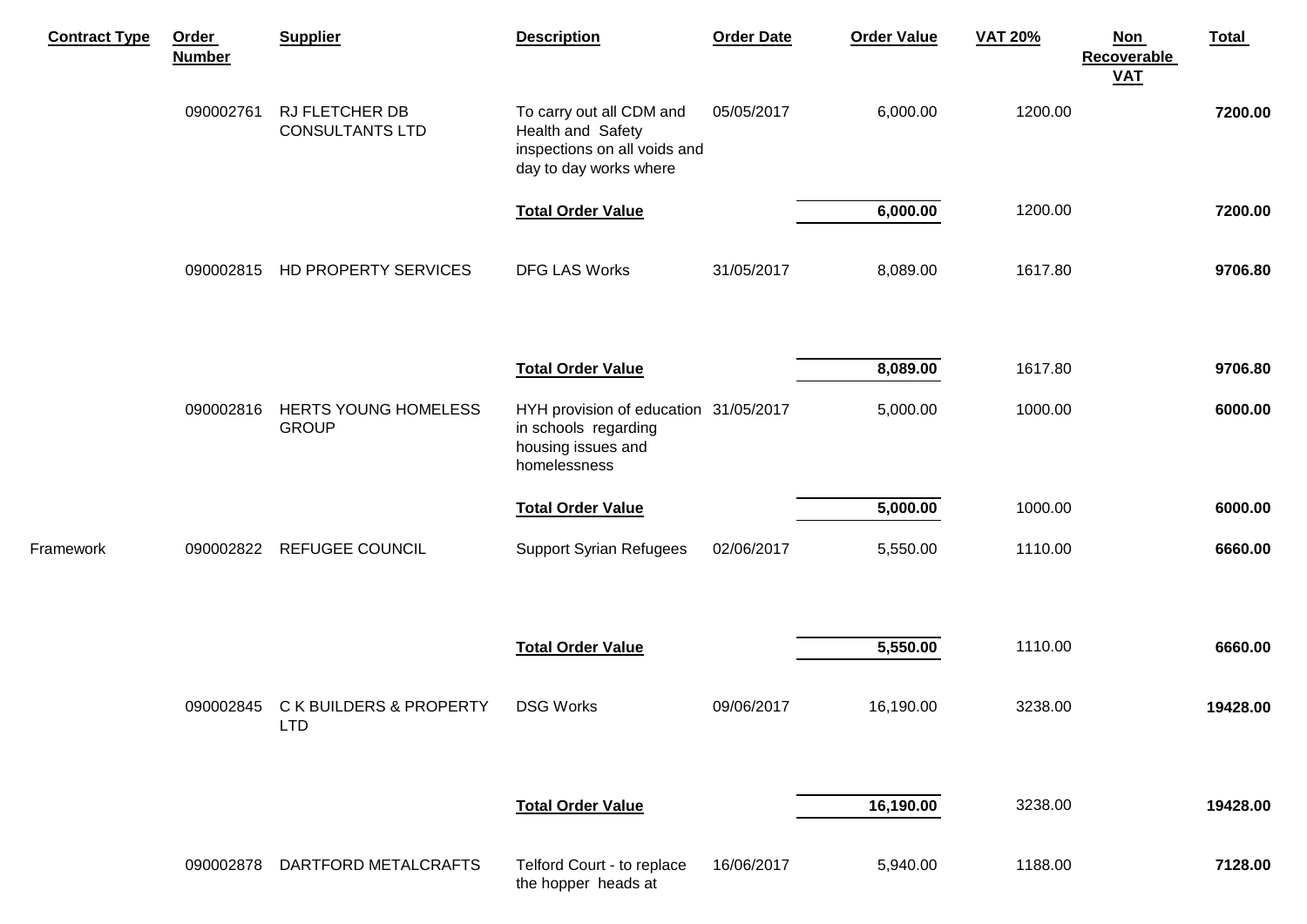| <b>Contract Type</b> | Order<br><b>Number</b> | <b>Supplier</b>                                      | <b>Description</b>                                                                                             | <b>Order Date</b> | <b>Order Value</b> | <b>VAT 20%</b> | <b>Total</b><br><b>Non</b><br><b>Recoverable</b><br><b>VAT</b> |
|----------------------|------------------------|------------------------------------------------------|----------------------------------------------------------------------------------------------------------------|-------------------|--------------------|----------------|----------------------------------------------------------------|
|                      |                        |                                                      | <b>Telford Court</b>                                                                                           |                   |                    |                |                                                                |
|                      |                        |                                                      | <b>Total Order Value</b>                                                                                       |                   | 5,940.00           | 1188.00        | 7128.00                                                        |
|                      | 090002882              | HD PROPERTY SERVICES                                 | DFG bathroom works                                                                                             | 20/06/2017        | 8,880.00           | 1776.00        | 10656.00                                                       |
|                      |                        |                                                      | <b>Total Order Value</b>                                                                                       |                   | 8,880.00           | 1776.00        | 10656.00                                                       |
|                      | 090002895              | FREEWAY LIFT SERVICES LTD DFG stair lift works       |                                                                                                                | 21/06/2017        | 7,945.00           | 1589.00        | 9534.00                                                        |
|                      |                        |                                                      | <b>Total Order Value</b>                                                                                       |                   | 7,945.00           | 1589.00        | 9534.00                                                        |
|                      | 100012659              | FURNESS PARNERSHIP LTD                               | Fees associated with<br>rectification of the drainage<br>issues in the Amenbury<br>Lane Car Park in            | 03/04/2017        | 6,322.00           | 1264.40        | 7586.40                                                        |
|                      |                        |                                                      | <b>Total Order Value</b>                                                                                       |                   | 6,322.00           | 1264.40        | 7586.40                                                        |
|                      | 100012766              | <b>PARKING &amp; SECURITY</b><br><b>SERVICES LTD</b> | To attend site to supply and 26/04/2017<br>fit the following: 1 No. New<br>Complete Microdrive barrier<br>unit |                   | 4,764.75           | 952.95         | 5717.70                                                        |
|                      | 100012766              | <b>PARKING &amp; SECURITY</b><br><b>SERVICES LTD</b> | To attend site to supply and 26/04/2017<br>fit the following; 2 No. New<br>safety laser                        |                   | 3,040.00           | 608.00         | 3648.00                                                        |
|                      |                        |                                                      | <b>Total Order Value</b>                                                                                       |                   | 7,804.75           | 1560.95        | 9365.70                                                        |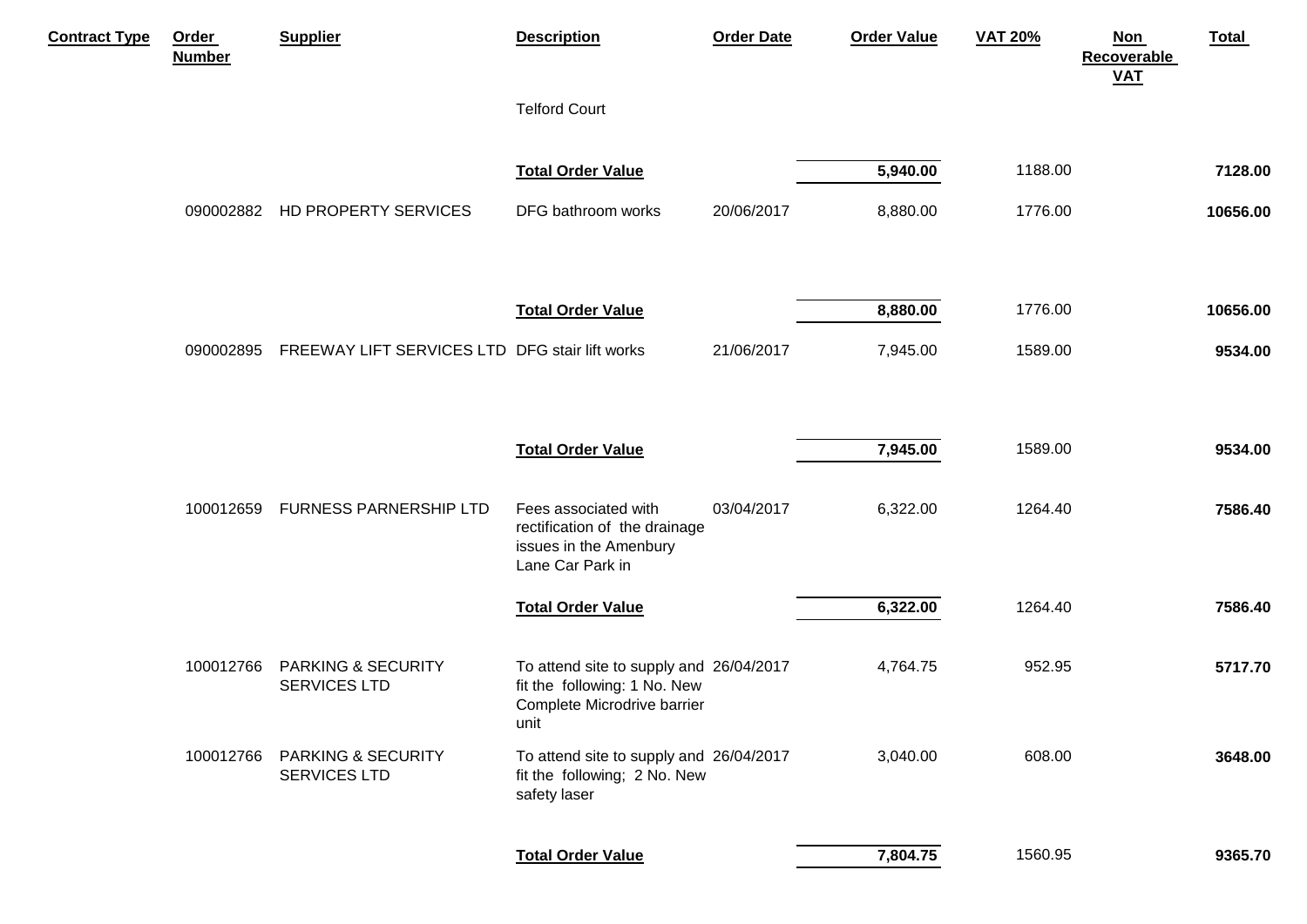| <b>Contract Type</b> | <b>Order</b><br><b>Number</b> | <b>Supplier</b>                                    | <b>Description</b>                                                 | <b>Order Date</b> | <b>Order Value</b> | <b>VAT 20%</b> | <b>Total</b><br><b>Non</b><br><b>Recoverable</b><br><b>VAT</b> |
|----------------------|-------------------------------|----------------------------------------------------|--------------------------------------------------------------------|-------------------|--------------------|----------------|----------------------------------------------------------------|
|                      | 100012796                     | <b>INTERNATIONAL ORGAN</b><br>FESTIVAL SOCIETY LTD | Contribution to festival<br>Delivery                               | 03/05/2017        | 12,000.00          | 2400.00        | 14400.00                                                       |
|                      |                               |                                                    | <b>Total Order Value</b>                                           |                   | 12,000.00          | 2400.00        | 14400.00                                                       |
|                      | 100012833                     | HERTFORDSHIRE COUNTY<br><b>COUNCIL</b>             | Contribution to Herts waste 12/05/2017<br>partnership for 2017/18  |                   | 9,650.00           | 1930.00        | 11580.00                                                       |
|                      |                               |                                                    | <b>Total Order Value</b>                                           |                   | 9,650.00           | 1930.00        | 11580.00                                                       |
|                      | 100012861                     | HERTFORDSHIRE COUNTY<br><b>COUNCIL</b>             | PO for Trade Waste for<br>quarter 3 2016/17                        | 18/05/2017        | 5,989.13           | 1197.83        | 7186.96                                                        |
|                      |                               |                                                    | <b>Total Order Value</b>                                           |                   | 5,989.13           | 1197.83        | 7186.96                                                        |
|                      | 100012862                     | HERTFORDSHIRE COUNTY<br><b>COUNCIL</b>             | Trade Waste for quarter 4 18/05/2017<br>2016/17                    |                   | 6,021.04           | 1204.21        | 7225.25                                                        |
|                      |                               |                                                    | <b>Total Order Value</b>                                           |                   | 6,021.04           | 1204.21        | 7225.25                                                        |
|                      |                               | 100012884 C.E.F. (ST ALBANS)                       | Purchase order for LED<br>lighting in St Albans<br>Council offices | 24/05/2017        | 14,271.57          | 2854.31        | 17125.88                                                       |
|                      |                               |                                                    | <b>Total Order Value</b>                                           |                   | 14,271.57          | 2854.31        | 17125.88                                                       |
|                      | 100012982                     | <b>HIGHTOWN HOUSING</b><br><b>ASSOCIATION LTD</b>  | Year 3 - Community<br>Partnership fund for Mother                  | 08/06/2017        | 29,290.00          | 5858.00        | 35148.00                                                       |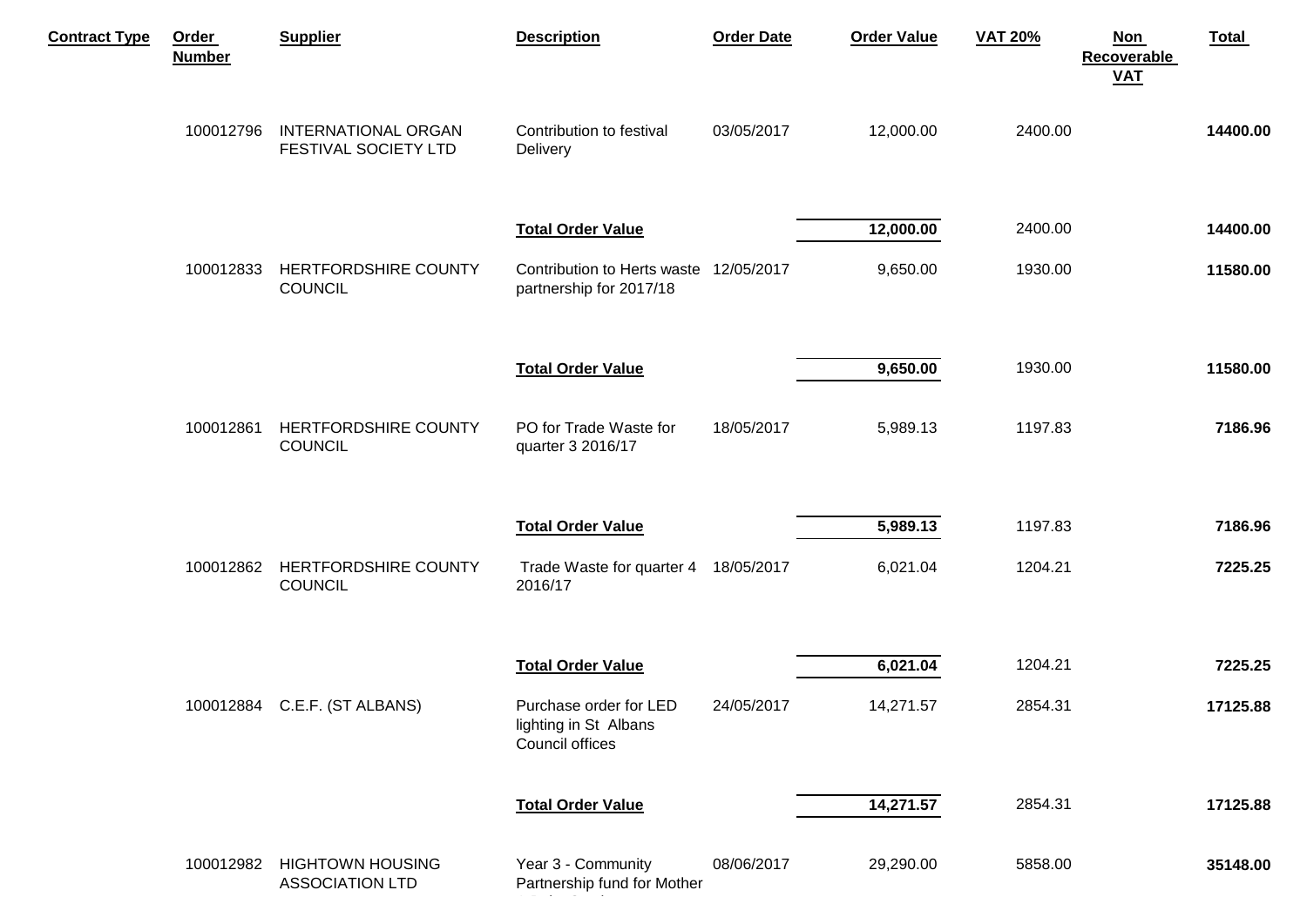| <b>Contract Type</b> | Order<br><b>Number</b> | <b>Supplier</b>                                            | <b>Description</b>                                                                                 | <b>Order Date</b> | <b>Order Value</b> | <b>VAT 20%</b> | <b>Total</b><br><b>Non</b><br><b>Recoverable</b><br><b>VAT</b> |
|----------------------|------------------------|------------------------------------------------------------|----------------------------------------------------------------------------------------------------|-------------------|--------------------|----------------|----------------------------------------------------------------|
|                      |                        |                                                            | & Baby Service.                                                                                    |                   |                    |                |                                                                |
|                      |                        |                                                            | <b>Total Order Value</b>                                                                           |                   | 29,290.00          | 5858.00        | 35148.00                                                       |
|                      | 100012985              | <b>WICKSTEED LEISURE LTD</b>                               | Use of Section 106 monies 09/06/2017<br>to replace the toddler multi<br>unit in the Wick play area |                   | 7,500.00           | 1500.00        | 9000.00                                                        |
|                      |                        |                                                            | <b>Total Order Value</b>                                                                           |                   | 7,500.00           | 1500.00        | 9000.00                                                        |
|                      | 100012989              | <b>INSTALUX LTD</b>                                        | Civic Center: Carry out 5<br>year periodic testing and<br>provide report                           | 09/06/2017        | 8,250.00           | 1650.00        | 9900.00                                                        |
|                      |                        |                                                            | <b>Total Order Value</b>                                                                           |                   | 8,250.00           | 1650.00        | 9900.00                                                        |
|                      | 100012995              | <b>HIGHTOWN HOUSING</b><br><b>ASSOCIATION LTD</b>          | Year 3 - Strategic<br>Commissioning Fund.                                                          | 09/06/2017        | 71,710.00          | 14342.00       | 86052.00                                                       |
|                      |                        |                                                            | <b>Total Order Value</b>                                                                           |                   | 71,710.00          | 14342.00       | 86052.00                                                       |
|                      | 100012998              | <b>COUNTRYSIDE MANAGEMENT</b><br><b>SERVICES</b>           | <b>CMS Grant Nickey Line</b><br>management 2017-18                                                 | 12/06/2017        | 6,559.74           | 1311.95        | 7871.69                                                        |
|                      |                        |                                                            | <b>Total Order Value</b>                                                                           |                   | 6,559.74           | 1311.95        | 7871.69                                                        |
|                      | 100013000              | COUNTRYSIDE MANAGEMENT CMS Grant Core 1<br><b>SERVICES</b> |                                                                                                    | 12/06/2017        | 20,000.00          | 4000.00        | 24000.00                                                       |
|                      | 100013000              | COUNTRYSIDE MANAGEMENT CMS Grant Core 2 works              |                                                                                                    | 12/06/2017        | 14,946.28          | 2989.26        | 17935.54                                                       |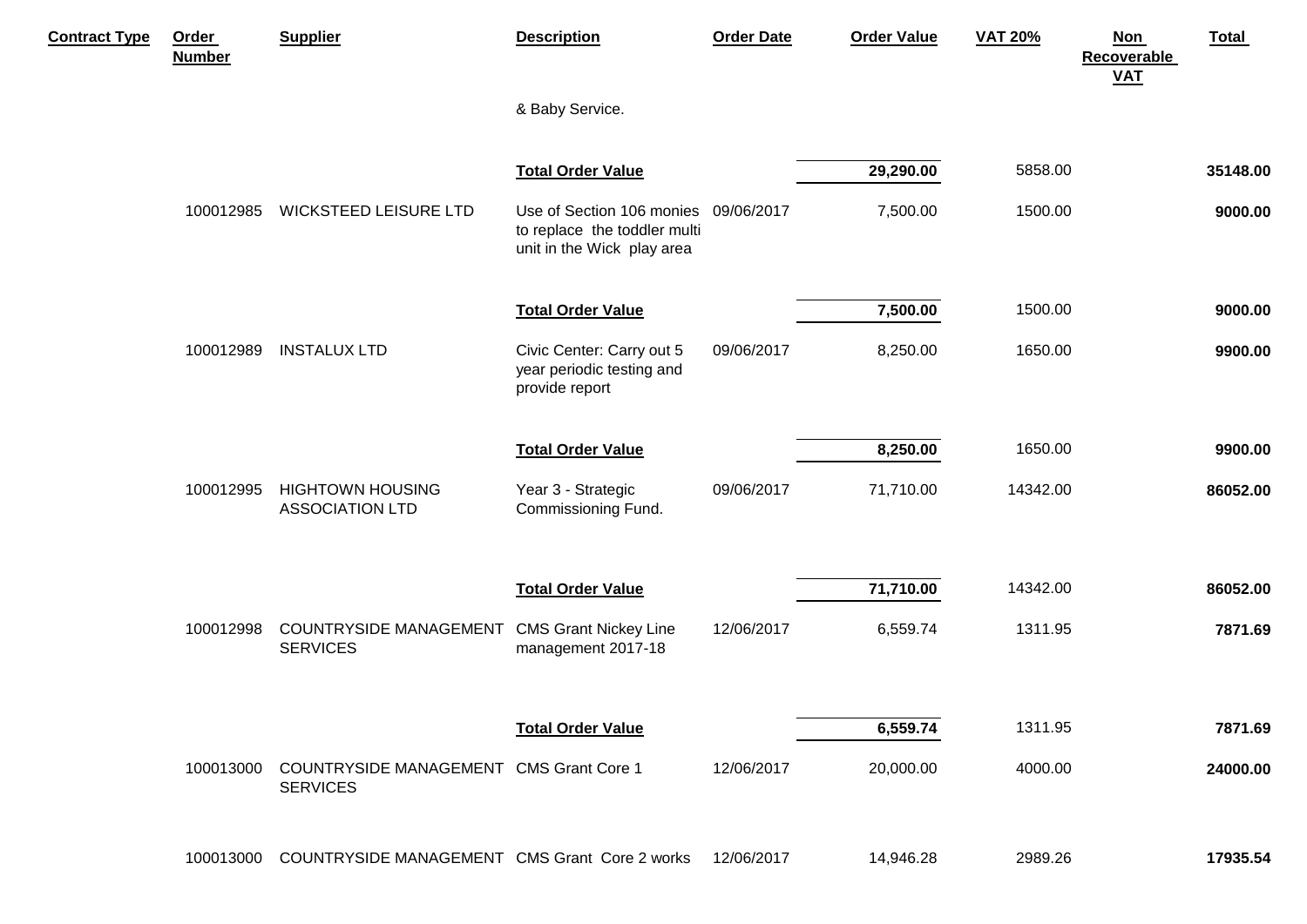| <b>Contract Type</b> | Order<br><b>Number</b> | <b>Supplier</b>                           | <b>Description</b>                                                 | <b>Order Date</b> | <b>Order Value</b>    | <b>VAT 20%</b>     | Total<br><b>Non</b><br><b>Recoverable</b><br><b>VAT</b> |
|----------------------|------------------------|-------------------------------------------|--------------------------------------------------------------------|-------------------|-----------------------|--------------------|---------------------------------------------------------|
|                      |                        | <b>SERVICES</b>                           |                                                                    |                   |                       |                    |                                                         |
|                      | 100013002              | <b>M.E.L RESEARCH &amp; SERVICE</b>       | <b>Total Order Value</b><br>Waste analysis in St Albans 12/06/2017 |                   | 34,946.28<br>9,934.00 | 6989.26<br>1986.80 | 41935.54<br>11920.80                                    |
|                      |                        | DEVELOPMENT                               | district                                                           |                   |                       |                    |                                                         |
|                      |                        |                                           | <b>Total Order Value</b>                                           |                   | 9,934.00              | 1986.80            | 11920.80                                                |
|                      | 100013071              | ABACUS PLAYGROUNDS LTD                    | Supply & install safety<br>surfacing to Roundwood<br>Lane          | 22/06/2017        | 2,665.00              | 533.00             | 3198.00                                                 |
|                      | 100013071              | ABACUS PLAYGROUNDS LTD                    | Supply & Install safety<br>surfacing to Tolmin Drive<br>Play Area. | 22/06/2017        | 2,651.00              | 530.20             | 3181.20                                                 |
|                      |                        |                                           | <b>Total Order Value</b>                                           |                   | 5,316.00              | 1063.20            | 6379.20                                                 |
|                      | 100013079              | FREEWAY LIFT SERVICES LTD DFG Hoist works |                                                                    | 23/06/2017        | 8,259.00              | 1651.80            | 9910.80                                                 |
|                      |                        |                                           | <b>Total Order Value</b>                                           |                   | 8,259.00              | 1651.80            | 9910.80                                                 |
|                      |                        |                                           |                                                                    |                   |                       |                    |                                                         |
|                      |                        | 100013111 RODELL STEEPLEJACKS LTD         | <b>St Germaines Barn</b><br>Verulamium- Carry out all<br>works     | 28/06/2017        | 12,518.00             | 2503.60            | 15021.60                                                |
|                      |                        |                                           | <b>Total Order Value</b>                                           |                   | 12,518.00             | 2503.60            | 15021.60                                                |
|                      |                        | 110004430 DAVID CARR CONSULTING           | Annual commitment for                                              | 12/05/2017        | 10,000.00             | 2000.00            | 12000.00                                                |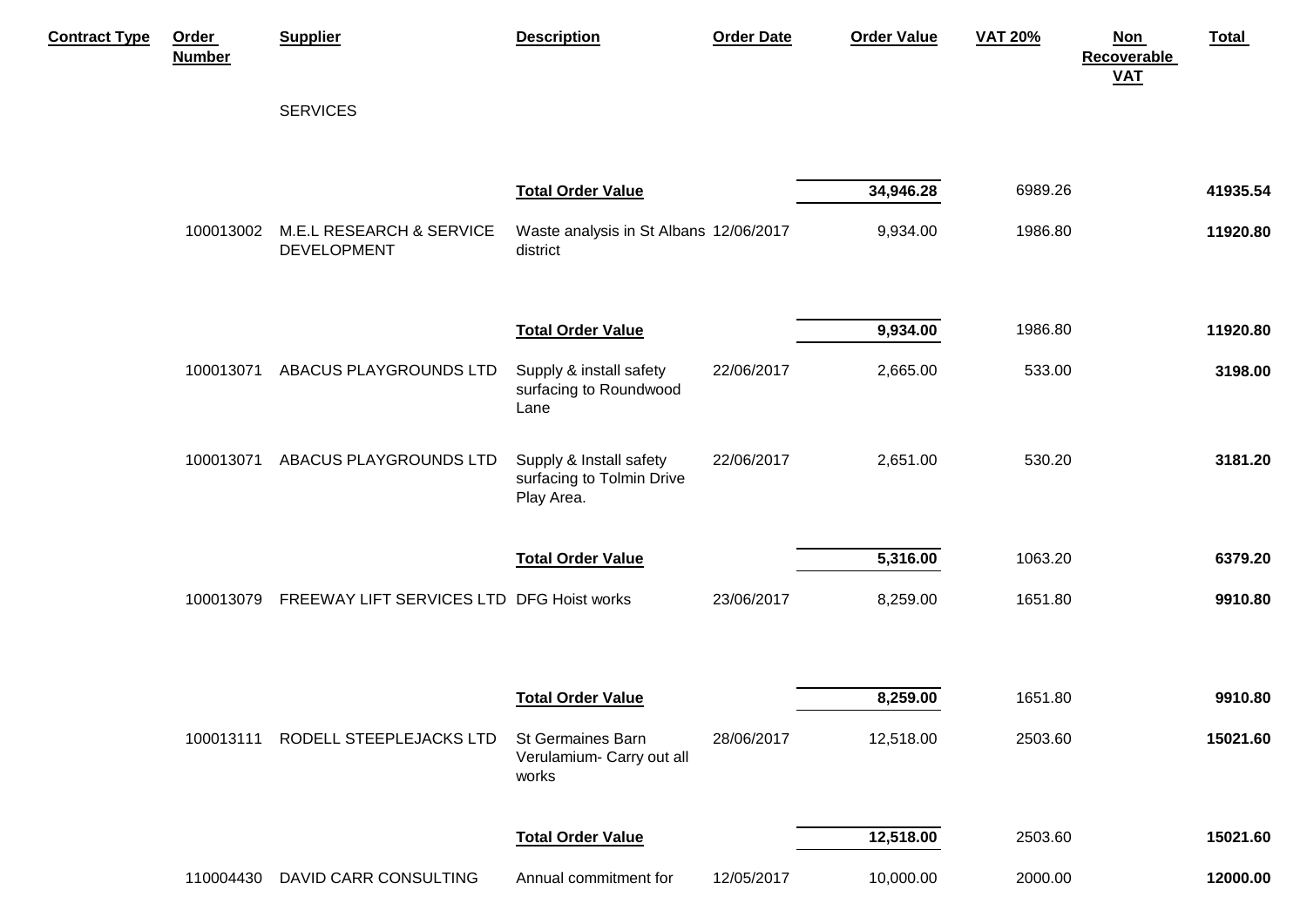| <b>Contract Type</b> | Order<br><b>Number</b> | <b>Supplier</b>             | <b>Description</b>                                              | <b>Order Date</b> | <b>Order Value</b> | <b>VAT 20%</b> | <b>Total</b><br><b>Non</b><br><b>Recoverable</b><br><b>VAT</b> |         |
|----------------------|------------------------|-----------------------------|-----------------------------------------------------------------|-------------------|--------------------|----------------|----------------------------------------------------------------|---------|
|                      |                        | <b>ENGINEERS LIMITED</b>    | structural checking and<br>plan assessment                      |                   |                    |                |                                                                |         |
|                      |                        |                             | <b>Total Order Value</b>                                        |                   | 10,000.00          | 2000.00        | 12000.00                                                       |         |
|                      | 110004475              | <b>BNP PARIBAS</b>          | Local Plan Viability and CIL 06/06/2017<br>Assessment           |                   | 26,630.00          | 5326.00        | 31956.00                                                       |         |
|                      |                        |                             | <b>Total Order Value</b>                                        |                   | 26,630.00          | 5326.00        | 31956.00                                                       |         |
| quotation            | 110004478              | <b>BARTLETT TREE EXPERT</b> | Carry out tree works within 08/06/2017<br>CNC open spaces.      |                   | 5,300.00           | 1060.00        |                                                                | 6360.00 |
| quotation            | 110004478              | <b>BARTLETT TREE EXPERT</b> | Carry out tree works for<br>MT00004 non-CNC open<br>spaces.     | 08/06/2017        | 360.00             | 72.00          |                                                                | 432.00  |
|                      |                        |                             | <b>Total Order Value</b>                                        |                   | 5,660.00           | 1132.00        |                                                                | 6792.00 |
| quotation            | 110004505              | ARBORCARE                   | Carry out tree works CNC<br>open spaces.                        | 27/06/2017        | 4,990.00           | 998.00         |                                                                | 5988.00 |
| quotation            | 110004505              | ARBORCARE                   | Carry out tree works a Non- 27/06/2017<br>CNC open spaces       |                   | 720.00             | 144.00         |                                                                | 864.00  |
| quotation            | 110004505              | ARBORCARE                   | Carry out tree works C2247 27/06/2017<br><b>Council Housing</b> |                   | 220.00             | 44.00          |                                                                | 264.00  |
|                      |                        |                             | <b>Total Order Value</b>                                        |                   | 5,930.00           | 1186.00        |                                                                | 7116.00 |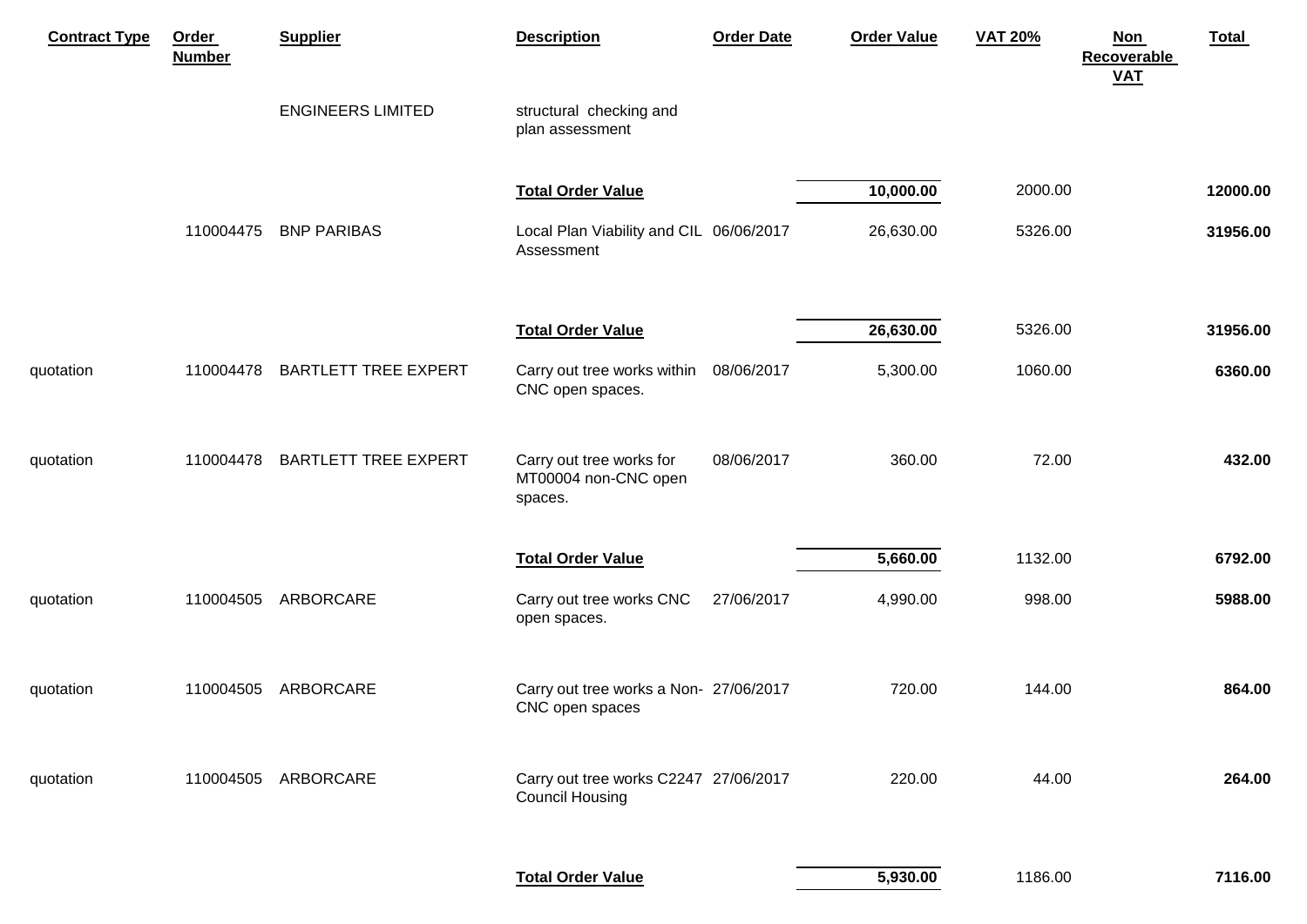| <b>Contract Type</b> | <b>Order</b><br><b>Number</b> | <b>Supplier</b>                                   | <b>Description</b>                                                               | <b>Order Date</b> | <b>Order Value</b> | <b>VAT 20%</b> | Total<br><b>Non</b><br>Recoverable<br><b>VAT</b> |
|----------------------|-------------------------------|---------------------------------------------------|----------------------------------------------------------------------------------|-------------------|--------------------|----------------|--------------------------------------------------|
|                      | 110004506                     | DAVID CARR CONSULTING<br><b>ENGINEERS LIMITED</b> | Structural engineering<br>consultation for 2017/18 in<br><b>Building Control</b> | 30/06/2017        | 10,000.00          | 2000.00        | 12000.00                                         |
|                      |                               |                                                   | <b>Total Order Value</b>                                                         |                   | 10,000.00          | 2000.00        | 12000.00                                         |
|                      | 270000245                     | MCNEILL LOWE & PALMER                             | Undertaking costed<br>Schedule of Condition<br>payable following inspection      | 06/04/2017        | 6,625.00           | 1325.00        | 7950.00                                          |
|                      |                               |                                                   | <b>Total Order Value</b>                                                         |                   | 6,625.00           | 1325.00        | 7950.00                                          |
|                      | 270000246                     | <b>1LIFE MANAGEMENT</b><br>SOLUTIONS LTD          | Consultancy and casual<br>hours for additional NMG<br>Officer                    | 06/04/2017        | 7,513.22           | 1502.64        | 9015.86                                          |
|                      |                               |                                                   | <b>Total Order Value</b>                                                         |                   | 7,513.22           | 1502.64        | 9015.86                                          |
| Tender               | 270000256                     | <b>HAGS - SMP LIMITED</b>                         | Victoria Playground<br>Installation                                              | 24/04/2017        | 72,000.00          | 14400.00       | 86400.00                                         |
|                      |                               |                                                   | <b>Total Order Value</b>                                                         |                   | 72,000.00          | 14400.00       | 86400.00                                         |
|                      | 270000274                     | <b>THOMAS HALLAM</b><br><b>CONSULTING LIMITED</b> | Consultancy fees for March 08/05/2017<br>2017.                                   |                   | 5,400.00           | 1080.00        | 6480.00                                          |
|                      |                               |                                                   | <b>Total Order Value</b>                                                         |                   | 5,400.00           | 1080.00        | 6480.00                                          |
|                      | 270000277                     | <b>THOMAS HALLAM</b><br><b>CONSULTING LIMITED</b> | Consultancy fees for April<br>2017.                                              | 08/05/2017        | 5,000.00           | 1000.00        | 6000.00                                          |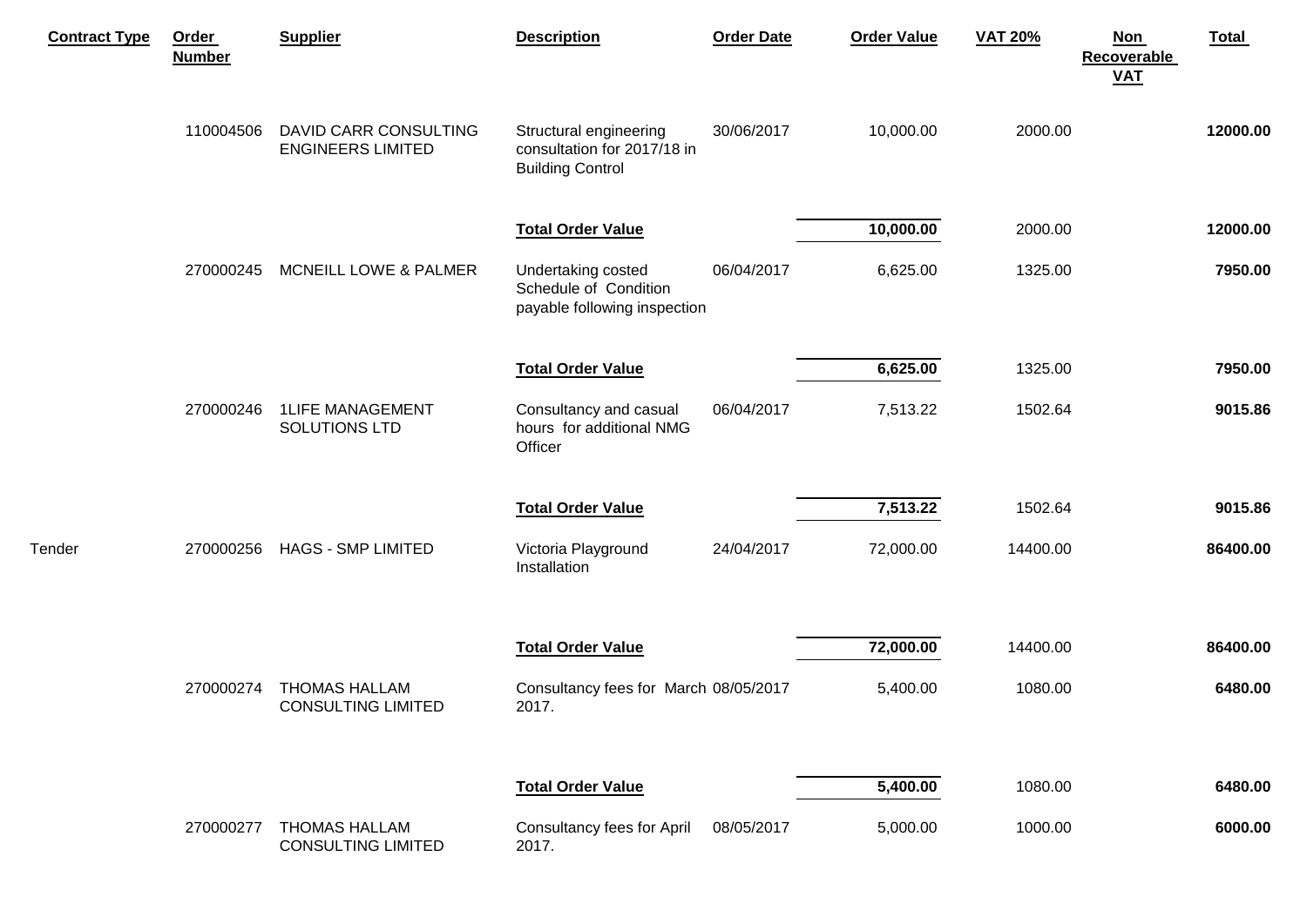| <b>Contract Type</b> | <b>Order</b><br><b>Number</b> | <b>Supplier</b>                            | <b>Description</b>                                                                                        | <b>Order Date</b> | <b>Order Value</b> | <b>VAT 20%</b> | Total<br><b>Non</b><br><b>Recoverable</b><br><b>VAT</b> |
|----------------------|-------------------------------|--------------------------------------------|-----------------------------------------------------------------------------------------------------------|-------------------|--------------------|----------------|---------------------------------------------------------|
|                      |                               |                                            | <b>Total Order Value</b>                                                                                  |                   | 5,000.00           | 1000.00        | 6000.00                                                 |
|                      | 270000278                     | THE UNIVERSITY OF<br><b>HERTFORDSHIRE</b>  | Annual contribution to Herts 09/05/2017<br>Sports Partnership                                             |                   | 5,000.00           | 1000.00        | 6000.00                                                 |
|                      |                               |                                            | <b>Total Order Value</b>                                                                                  |                   | 5,000.00           | 1000.00        | 6000.00                                                 |
|                      | 270000295                     | <b>CHRYSALIS PERFORMANCE</b><br><b>LTD</b> | Provision of Interim Project 17/05/2017<br>Manger Services during<br>the period 6 March - 2 April<br>2017 |                   | 2,975.00           | 595.00         | 3570.00                                                 |
|                      | 270000295                     | <b>CHRYSALIS PERFORMANCE</b><br><b>LTD</b> | Provision of Interim Project 17/05/2017<br>Manger Services during<br>the period 6 March - 2 April<br>2017 |                   | 2,975.00           | 595.00         | 3570.00                                                 |
|                      |                               |                                            | <b>Total Order Value</b>                                                                                  |                   | 5,950.00           | 1190.00        | 7140.00                                                 |
|                      | 270000326                     | <b>1LIFE MANAGEMENT</b><br>SOLUTIONS LTD   | <b>Active St Albans Grant</b>                                                                             | 31/05/2017        | 1,000.00           | 200.00         | 1200.00                                                 |
|                      | 270000326                     | <b>1LIFE MANAGEMENT</b><br>SOLUTIONS LTD   | Learning Disability Co-<br><b>Ordinator Grant</b>                                                         | 31/05/2017        | 11,500.00          | 2300.00        | 13800.00                                                |
|                      |                               |                                            | <b>Total Order Value</b>                                                                                  |                   | 12,500.00          | 2500.00        | 15000.00                                                |
| quotation            | 270000337                     | JULIE COLE CONSULTANCY<br><b>LTD</b>       | Contractual work for Julie<br>Cole Consultancy to carry<br>out a Trust Status                             | 08/06/2017        | 8,020.00           | 1604.00        | 9624.00                                                 |